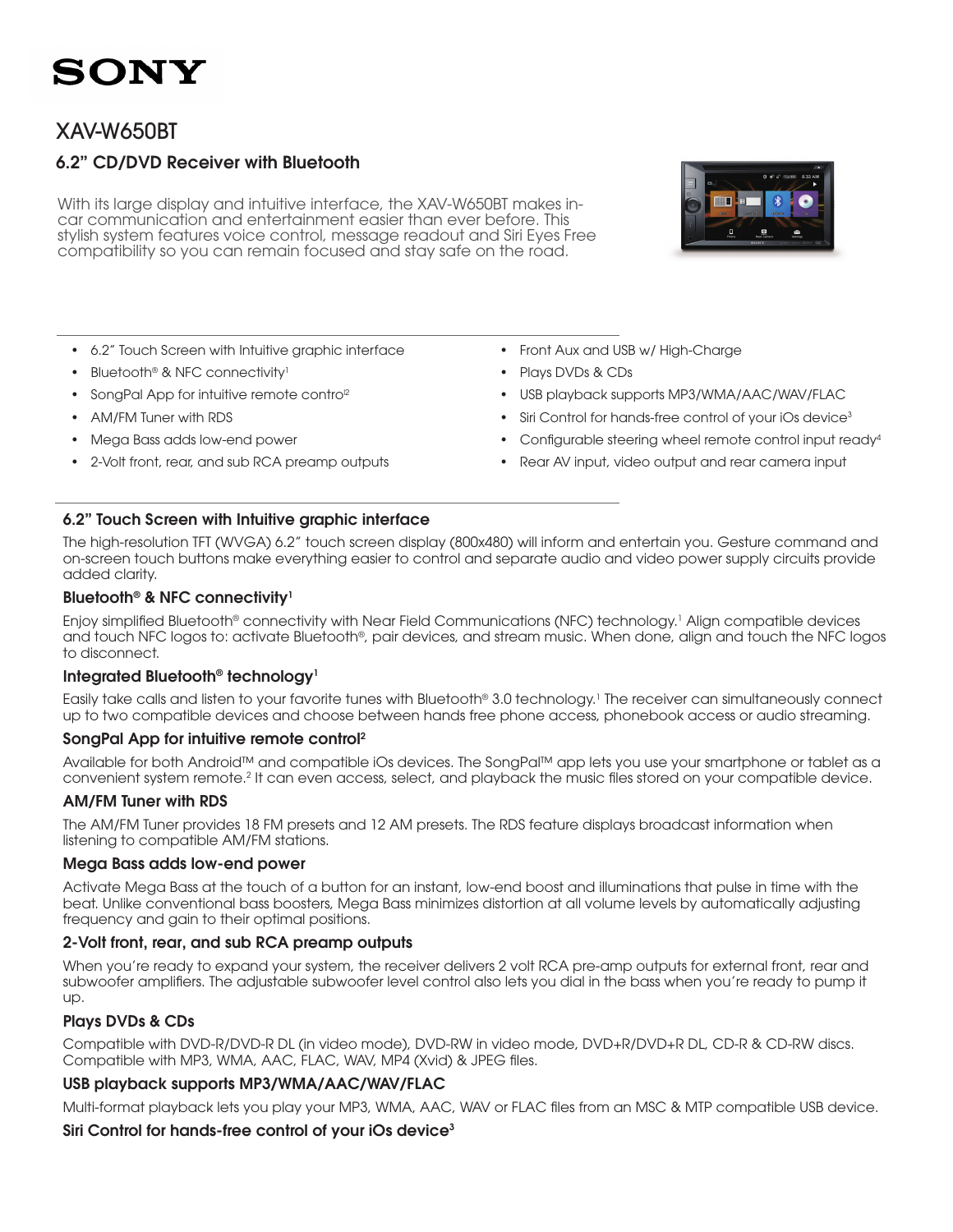With Siri Eyes Free, iPhone users can manage everything from calls, texts and music to social media notifications without ever having to take their eyes off the road. Tell Siri to make a hands-free call, compose a text message, or select and play music, so you can multi-task safely.<sup>3</sup>

#### Rear AV input, video output and rear camera input

A dedicated rear auxiliary A/V input provides external source playback options and while a rear video output provides signal for optional rear monitors. There's also a connection for a rear view camera (sold separately) to improve visibility when backing up, especially with larger trucks or SUVs.

#### Steering wheel control ready input4

This receiver is compatible with aftermarket remote control adapters designed to utilize the vehicles existing, primary radio controls directly from the steering wheel.4 The 1/8" rear panel mounted remote input jack allows for simple connectivity.

#### External hands free mic supplied

The included external hands-free microphone and integrated echo and noise canceling circuitry assure your conversations are clear.

#### Convenient wireless remote supplied

Control your receiver with the included wireless card remote (RM-X170).

#### **Specifications**

| AV in Feature                                    |                                           | <b>MIC GAIN</b><br>Adjustment   | Low / Mid / High            |  |
|--------------------------------------------------|-------------------------------------------|---------------------------------|-----------------------------|--|
| Level Adjustment                                 | Yes                                       | Noise canceller                 | Yes                         |  |
| BT Spec.                                         |                                           |                                 |                             |  |
| Version                                          | <b>Bluetooth Version 3.0</b>              | Phonebook<br>Access via PBAP    | Yes                         |  |
| <b>Bluetooth Audio Feature</b>                   |                                           | Phonebook code                  | UTF8                        |  |
| <b>Audio Codec</b>                               | <b>SBC</b>                                | recent calls (#of)              | Yes (20 numbers)            |  |
| <b>Audio Level</b><br>Adjustment                 | Yes $(-8dB$ to $+18dB)$                   | <b>RF ON/OFF</b>                | Yes                         |  |
| <b>CUE/REV</b>                                   | Yes                                       | ring alert select               | Auto                        |  |
| Group (Folder) +/-                               | Yes                                       | ring volume level<br>control    | Yes                         |  |
| Meta Data<br>Indication                          | Yes                                       | Signal strength<br>indication   | Yes                         |  |
| <b>PAUSE</b>                                     | Yes                                       | speed dial                      | Yes (6 memories)            |  |
| <b>Repeat Control</b><br>(Audio Device<br>side)  | Yes                                       | <b>TEL out channel</b>          | Front                       |  |
|                                                  |                                           | <b>Voice Dial</b><br>Activation | Yes                         |  |
| <b>Shuffle Control</b><br>(Audio Device<br>side) | Yes                                       | Display Panel(MDP and AVC)      |                             |  |
|                                                  |                                           | <b>Dimmer Adjust</b>            | Yes                         |  |
| $TRACK +/-$                                      | Yes                                       | <b>Dimmer Area</b>              | <b>Display Monitor Only</b> |  |
| <b>Bluetooth Feature</b>                         |                                           | Monitor off mode                | Yes                         |  |
| # of records<br>connected                        | 5 (HFP+Audio)                             | Monitor(AVC)                    |                             |  |
| <b>Auto Answer</b>                               | Yes (off $/$ on)                          | <b>Brightness</b>               | 400 cd/m2                   |  |
| <b>Battery remainder</b>                         |                                           | Color System                    | NTSC/PAL/SECAM/PAL-M        |  |
| indication                                       | Yes                                       | Color System Auto<br>switch     | Yes                         |  |
| call volume level<br>control                     | Yes                                       | Contrast Ratio                  | 500                         |  |
| connection status<br>(maximum #)                 | (1HFP/PBAP+1Audio)                        | Dimmer                          | Yes                         |  |
| <b>DTMF</b>                                      | Yes                                       | <b>Dimmer Method</b>            | Auto / Manual select        |  |
| Echo canceller                                   | Yes                                       | <b>LCD Type</b>                 | <b>TFT Active Matrix</b>    |  |
|                                                  |                                           | Resolution (DOT)                | 800 x 480                   |  |
| External<br>microphone                           | Supplied                                  | <b>Screen Aspect</b>            | 17:09                       |  |
| Internal ringtone                                | 1 (Sony Ericsson PCM)                     | Screen Diagonal<br>(inch/mm)    | 6.2 inch                    |  |
| Last dialed call                                 | Yes (select from the dialed call history) |                                 |                             |  |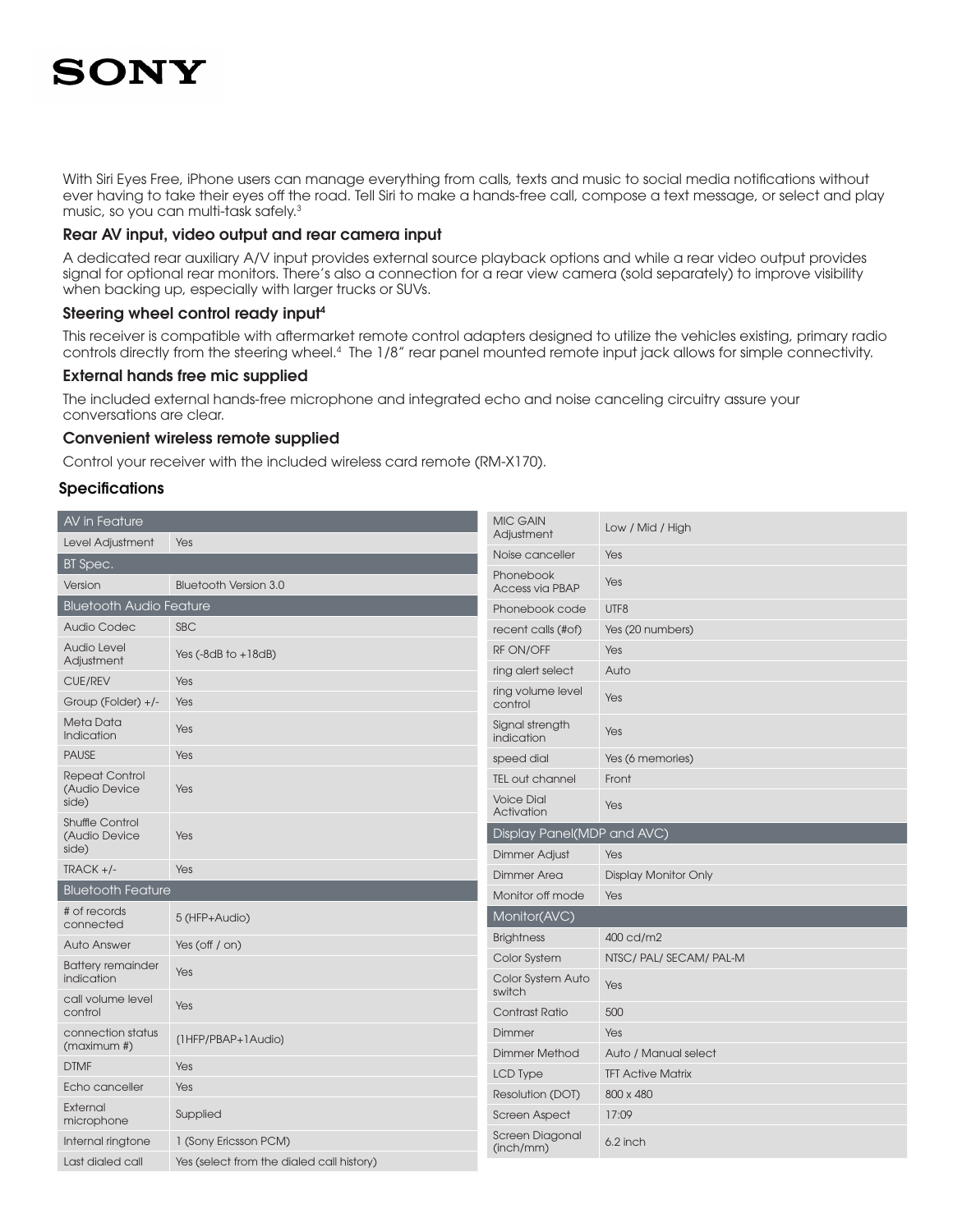| Screen Size (WxH<br>mm)                         | 137.40 x 77.28             | <b>VIDEO OUT</b><br><b>FORMAT</b>             | Composite                   |
|-------------------------------------------------|----------------------------|-----------------------------------------------|-----------------------------|
| <b>Viewing Angle</b><br>(Contrast Ratio         | 75/75/60/70 (L/R/U/D)      | Video Playable<br><b>File Extension</b>       | .avi/.mpg/.mp4/.jpeg        |
| 10:1                                            |                            | CD/DVD Deck                                   |                             |
| Multi Language                                  |                            | <b>ESP</b>                                    | Yes                         |
| Caution                                         | En/Sp/Ru                   | Installation angle                            | $45^{\circ}$                |
| ID3 Tag                                         | ISO8859-1 plus Cyrillic    | General Feature                               |                             |
| Menu                                            | En/Sp/Ru                   | ATT                                           | Yes                         |
| Menu/Caution<br>Initial                         | En                         | Aux-In                                        | Yes (Rear)                  |
| Other features                                  |                            | <b>Balance</b>                                | Yes                         |
| <b>Device Name</b>                              | XAV-W650BT                 | BT                                            | Yes                         |
| <b>SMS</b> Indication                           | by SongPal?                | Fader                                         | Yes                         |
| Profile                                         |                            | Graphical EQ5(5-                              |                             |
|                                                 |                            | band EQ)                                      | Yes                         |
| A <sub>2</sub> DP                               | Yes $(1.2)$                | <b>High Pass Filter</b>                       | Yes                         |
| <b>AVRCP</b>                                    | Yes $(1.4)$                | Low Pass Filter                               | Yes                         |
| <b>HFP</b>                                      | Yes (1.6)                  | <b>MEGA BASS</b>                              | Yes (2 Mode)                |
| OPP                                             | Yes $(1.1)$                | <b>METRA Ready</b>                            | Yes                         |
| <b>PBAP</b>                                     | Yes $(1.1)$                | One-touch                                     | Yes                         |
| SPP                                             | Yes                        | connection (NFC)                              |                             |
| <b>CD/DVD Control Feature</b>                   |                            | <b>Output Power</b>                           | 55W                         |
| <b>Audio Codec</b>                              | MP3/WMC/AAC/WAV/FLAC       | Pre Out                                       | 3 Pre 2V                    |
| Audio Playable<br><b>File Extension</b>         | .mp3/.wma/.aac/.wav/.flac  | <b>Rear Out</b>                               | Yes                         |
| CD-R playback                                   | Yes                        | <b>Rear View</b><br>Camera in                 | Yes                         |
| CD-RW playback                                  | Yes                        | Selectable                                    | Yes (5 Color)               |
| <b>CUE/REV</b>                                  | Yes                        | <b>Background Color</b>                       |                             |
| <b>Dolby Digital</b>                            | Yes                        | Siri Eyes Free Mode                           | Yes (for iOS)               |
| playback (Main<br>Unit)                         |                            | SongPal                                       | Yes (for Android)           |
| DVD+R/+RW                                       |                            | Sub Out                                       | Yes                         |
| playback                                        | Yes                        | Tag Indication                                | Yes                         |
| <b>DVD LEVEL Adjust</b>                         | Yes                        | <b>USB</b>                                    | Yes                         |
| DVD-R/-RW<br>playback                           | Yes                        | Zappin<br>Tuner Feature                       | Yes (only for tuner preset) |
| <b>DVD Setup</b>                                | Yes                        | FM 50k/100k/200k                              |                             |
| DVD-Video                                       |                            | change                                        | Yes (100k/200k)             |
| playback (Main                                  | Yes                        | Preset                                        | <b>FM18/AM12</b>            |
| Unit)                                           |                            | <b>RDS/EON (NA</b>                            |                             |
| DVD-VR playback<br>(Main Unit)                  | Yes                        | Only:RBDS,<br>Others:RDS)                     | Yes (only RDS)              |
| List (Main Unit)                                | Yes                        | <b>USB Control Feature</b>                    |                             |
| MP3: ID3 Tag                                    |                            | <b>CUE/REV</b>                                | Yes                         |
| Indication<br>(Version, Title/<br>Artist/Album) | Yes (ID3 ver2.4)           | <b>ID3 Tag Indication</b><br>(Version, Title/ | Yes                         |
| <b>Multi Session</b>                            | Yes                        | Artist/Album)                                 |                             |
| PICTURE EQ                                      | Yes                        | List                                          | Yes                         |
| Repeat/Shuffle<br>(Main Unit)                   | Yes                        | Max Layer#/<br>Folder#/File#                  | 8 / 256 / 2000              |
| VCD playback                                    |                            | Pause                                         | Yes                         |
| (Main Unit)                                     | Yes                        | PICTURE EQ                                    | Yes                         |
| Video Codec                                     | Xvid/MPEG1/2/MPEG4-SP/JPEG | Repeat                                        | Yes                         |
|                                                 |                            | Repeat/Shuffle                                | Yes                         |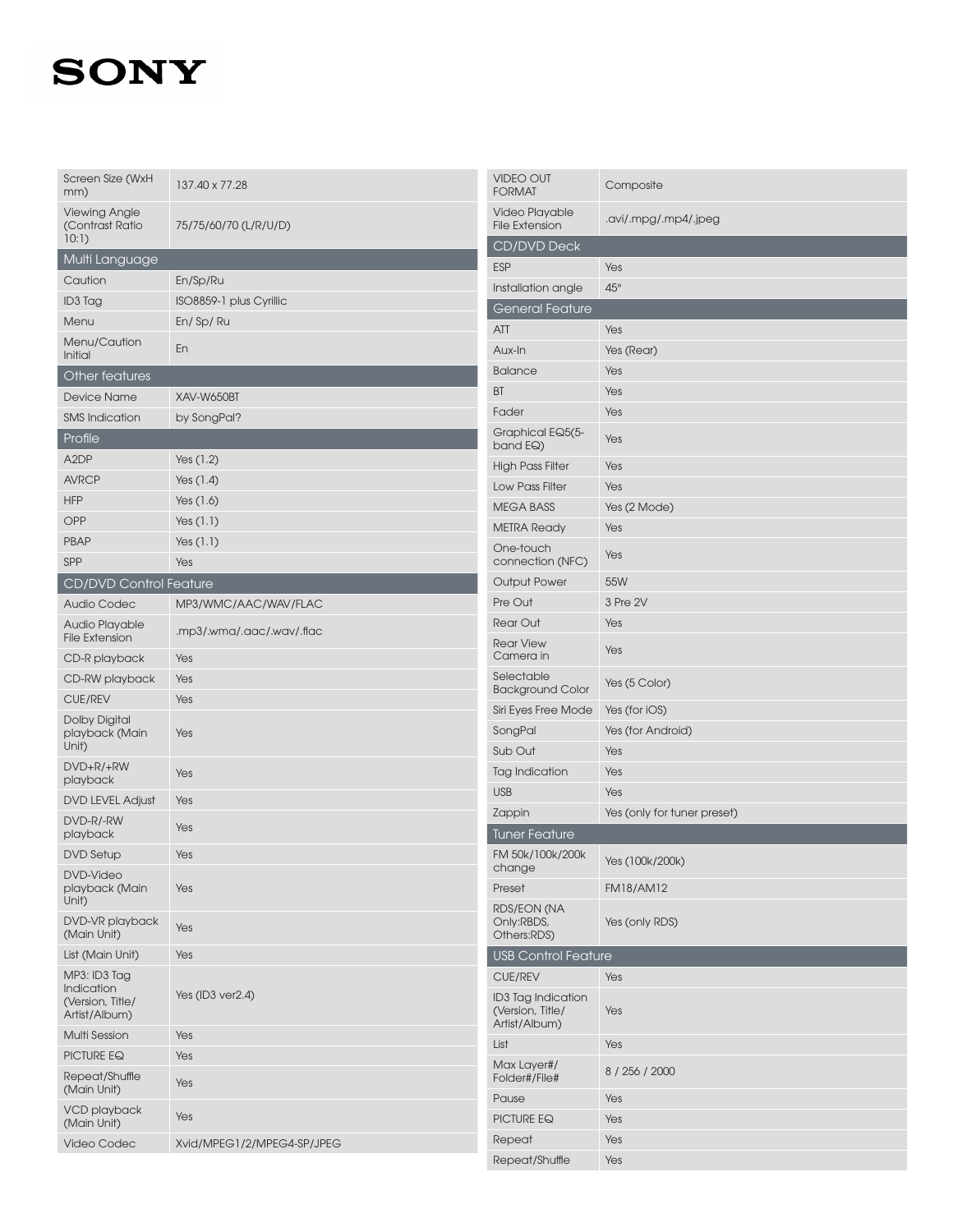| Repeat Initial                         | Yes                       | CEA2006 output                                       | 17                                     |  |
|----------------------------------------|---------------------------|------------------------------------------------------|----------------------------------------|--|
| Shuffle                                | Yes                       | power                                                |                                        |  |
| Shuffle initial                        | Yes                       | <b>CEA2006 S/N</b>                                   | 80                                     |  |
| User Interface                         |                           | Maximum output<br>power (4ohm,<br>1kHz, 16V)(W)      | 55                                     |  |
| <b>Aspect Ratio</b><br>Select          | Yes                       | Preout impedance                                     | 220                                    |  |
| Beep                                   | Speaker                   | (ohms)                                               |                                        |  |
| Clock                                  | 12H                       | Preout output<br>level(V)                            | $\overline{2}$                         |  |
| Demo Mode                              | Yes                       | Rated output                                         |                                        |  |
| <b>DVD Direct Op</b>                   | Yes                       | power (DIN)(W)                                       | 27                                     |  |
| <b>HOME</b> screen                     | Yes                       | <b>Tuner</b>                                         |                                        |  |
| <b>List Function</b>                   | Yes                       | FM: Tuning                                           | 87.5-107.9                             |  |
| Operation                              | <b>Touch Panel</b>        | range(MHz)                                           |                                        |  |
| Parking Control                        | Yes                       | FM (Tuning<br>range(MHz)/                            |                                        |  |
| Remote<br>Commander (<br>):Option      | Enclose/RM-X170           | step(kHz)/de-<br>emphasis(mus))<br>87.5-107.9/200/75 | Yes                                    |  |
| Source List                            | Yes                       | MW: Tuning                                           | 530-1710                               |  |
| <b>TOP</b> screen                      | Yes                       | range(kHz)                                           |                                        |  |
| <b>Touch Panel</b>                     | Yes                       | MW (Tuning<br>range(kHz)/                            |                                        |  |
| Wallpaper                              | Yes                       | step(kHz)) 530-<br>1710/10                           | Yes                                    |  |
| Wallpaper<br>custormization            | Yes (5 Color Change)      | Other features                                       |                                        |  |
| Wallpaper Initial                      | Blue                      | Power Supply                                         | Yes (more than 1A)                     |  |
| <b>Bluetooth Certification</b>         |                           | <b>USB Capability</b>                                |                                        |  |
|                                        |                           |                                                      |                                        |  |
| <b>Bluetooth Logo</b><br>Certification | Yes                       | connection-<br>enabled device                        | <b>WEB Support</b>                     |  |
| <b>Instruction Manual Language</b>     |                           | list                                                 |                                        |  |
| English                                | Yes                       | <b>File System</b>                                   | FAT12/16/32, exFat                     |  |
| French                                 | Yes                       | <b>USB Mass Storage</b><br>Device                    | Yes                                    |  |
| Spanish                                | Yes                       |                                                      | USB Mass Strage Device Control Feature |  |
| <b>Safety Standard</b>                 |                           | Pause                                                | Yes                                    |  |
| Canada IC                              | Yes                       | Repeat                                               | Off/Track/Folder/Drive                 |  |
| <b>DHHS</b>                            | Yes                       | <b>Resume Play</b>                                   | Yes                                    |  |
| <b>FCC</b>                             | Yes                       | Shuffle                                              | Off/Folder                             |  |
| Accessibility                          | Yes (Closed Caption)      | Audio Codec                                          | MP3/WMC/AAC/WAV/FLAC                   |  |
| General<br><b>ADHOC</b>                |                           | Audio Playable<br><b>File Extension</b>              | .mp3/.wma/.aac/.wav/.flac              |  |
| (THD:5% 20Hz-<br>20kHz,4ohms,4ch)      | 23.2                      | Max Layer#/<br>Folder#/File#                         | 8/256/2000                             |  |
| (W)                                    |                           | <b>MTP</b>                                           | Yes (Video/Music)                      |  |
| ANT connector                          | <b>JASO</b>               | Plug and Play                                        | Yes                                    |  |
| C/O                                    | Yes                       | Video Codec                                          | Xvid/MPEG1/2/MPEG4-SP/JPEG             |  |
| Connector type<br>NTSC/PAL             | 16P<br><b>NTSC</b>        | Video Playable                                       | .avi/.mpg/.mp4/.jpeg                   |  |
| POP                                    | Yes (iPod/USB, Bluetooth) | <b>File Extension</b>                                |                                        |  |
| <b>Power Connector</b>                 | Yes                       | <b>USB Specification</b>                             |                                        |  |
| Region                                 | -1                        | Version                                              | USB (full-speed)                       |  |
| Speaker<br>impedance                   |                           | USB-capable<br><b>USB Hub</b>                        | Yes                                    |  |